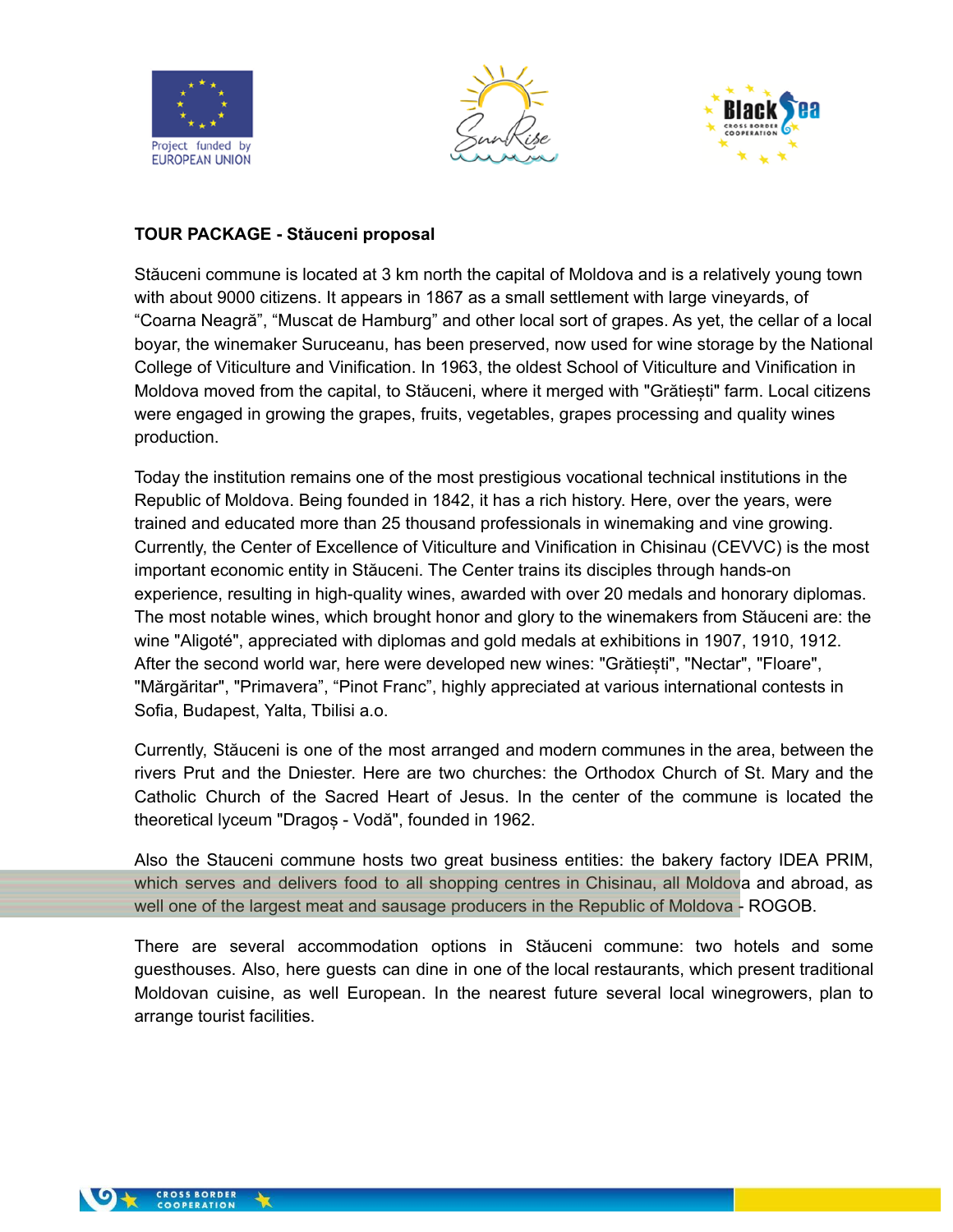





# **TOUR TITLE: THE ROUTE OF LEGENDARY WINES AND GLORIOUS WINEMAKERS**

Theme: Wine culture, local gastronomy, rural and heritage

#### **TRIP HIGHLIGHTS:**

- Visit the world-famous wineries and taste award winning wines of Moldova
- Participate in guided wine tastings with international certified sommeliers
- \* Revel in cooking activities and traditional handicraft activities
- Learn about the struggling history of Moldova on various walking tours through the capital and other historical sites.
- Discover the charm of Moldova's countryside, where centuries-old traditions are still kept alive. Meet locals and visit their houses.
- \* Recall about the organic and fresh taste of nature, through local cuisine

### **ACTIVITIES:**

Food & Wine / Local Food / Wine Tasting / Villages / Walking Tours / Nature / Cultural Activities / Historical Sites / Museum /

#### **WHAT'S INCLUDED:**

Visits to historic and cultural sites, two wine tastings, two lunches, two traditional master-classes, transport and guide services as per itinerary, group airport transfers, shared accommodation in DBL/TWIN rooms in a Stăuceni or Chișinău hotel, breakfast included.

#### **NOT INCLUDED:**

international flights, medical insurance, dinners and other beverages not included in set menu.

#### **TOUR PRICE:**

**EUR 145** per person in a group of 18 pax.

\*\*\*This program can be customized according to flight schedule, quest preferences or preferred budget.

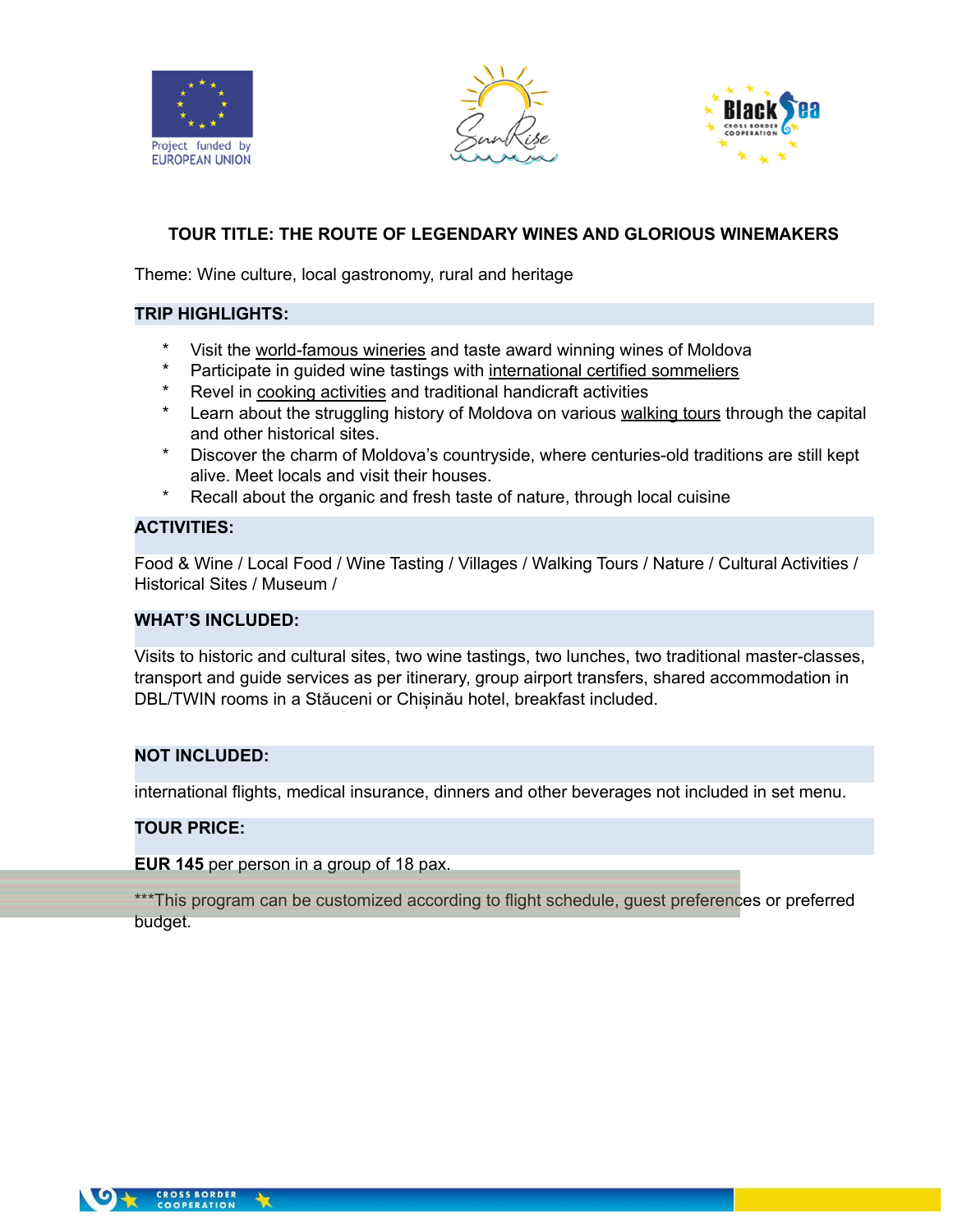





### **ITINERARY AND TIMING**

**DAY 1**.

Guest arrival at Chisinau Airport / Central Train Station or Central Bus Station. Boarding to the minibus and transfer to the hotel. Room check-in.

10.00 - 11.00 - visit to the **Center of Excellence in Viticulture and Vinification in Stăuceni**, the local Wine Factory and the Wine Museum. Guided tour and presentation. Here guests will learn about the first and oldest wine school in Moldova, which has educated world-renowned wine specialists.

11.40 - 13.30 - visit of a **small winemaker from Stăuceni**. Here guests will be welcomed by the winemaker's family, will be guided through the family vineyard, will be treated with home-made wine, produced according to traditional technology. As well guests will enjoy some traditional Moldovan snacks (vegetables, brynza and traditional sausages) at the terrace of the family castle, that offers a magnificent panoramic view. The place aims to become a local attraction for tourists eager for quality wines, for wine escapes, harmoniously inscribed in a setting of nature.

14.00 - 16.00 - **lunch at the restaurant "Clanico" in Stăuceni**. Here guests will have lunch with traditional Moldovan meals: Zeama (traditional chicken soup with home made noodles), Mămăligă cu tocană (polenta with meat stew, served with sour cream, garlic sauce). Also here guests will take a part in a **traditional cooking masterclass** and will cook their dessert «сolțunași cu vișine» (traditional Moldovan dumplings filled with sour cherries).

17.00 - 19.00 – **Chișinău Walking Tour**, is the best way to explore the capital of Moldova. During the tour guests will wander through the neighborhoods of the old town and the new town, will learn about the struggling history of the city.

Return to the hotel (Stăuceni hotel - Moonlight). Free time.

## **DAY 2**.

Breakfast by the hotel . Room check-out. Boarding to the minibus.

10.00 -13.00 – visit of the **Cricova Winery**, which represents a unique underground city well-known all over the world by its huge labyrinths, and especially by its excellent sparkling wines. Guests will be taken into the Cricova wine tunnels by small electric trains. Cellars of Cricova are the house of a remarkable collection of wines – The National Oenotec. comprises a series of unique historical exhibits, for example the world's only bottle of the priceless "Jerusalem of Easter" vintage 1902. German Field Marshal Hermann Göring's private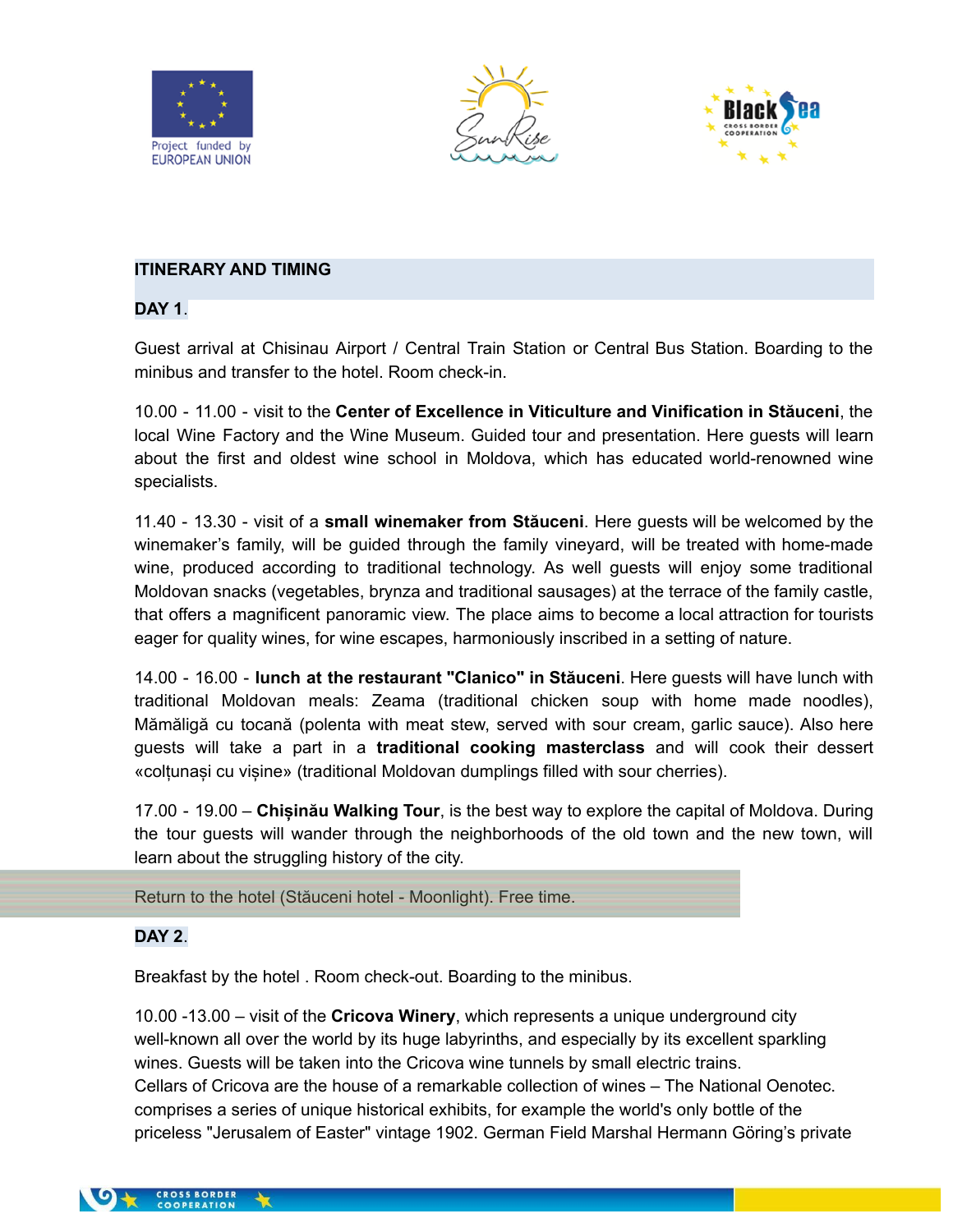





collection of wine is also there. It was brought to Moldova by the general during WW II to be close to him at the Eastern front. Politicians, celebrities, and collectors from around the world have special collections here. Including, John Kerry, Vladimir Putin, and Angela Merkel. At this moment, the Collection is formed from about 1.3 mln. of bottles.

Cricova Cellars are a remarkable place of the world, where history, archaeology and art of winemaking are united into one, thus they gave birth to such miracle as Subterranean Galleries, a real Subterranean City. Avenues, streets, lanes...only the names they carry are unusual: Cabernet, Dionis, Feteasca, Chardonnay, Sauvignon...; according to the wine variety kept in oak casks found in the adjacent niches. These are situated at a depth of about 80m (90 yards) under the ground, with subterranean galleries that stretch out at a length of more than 70 km (43 miles). Cricova has been declared a national cultural patrimony by law.

14.00-15.00 Visit of the Moldavian village - **Butuceni** with typical 19th cent. houses, most transformed today into guesthouses. In one of them guests will serve lunch with traditional dishes. Lunch will include simple and healthy meals, prepared from natural ingredients, many grown in the pension's garden. Guests can visit the cellar of the house, taste wines by the jug (home-made). Optional horse carriage on the narrow street of the village.

15.00-16.00 After the lunch guests will **meet a local artisan**, which specializes in traditional plant fibre weaving. Guest will learn how to prepare fibres out of corn husk and will make own souvenirs.

16.00-17.00 Visit of the touristic site **"Orheiul Vechi",** Orheiul Vechi is a museum complex in the open air, formed of natural and man-made sites. Here guests will witness the unique 13th cent cave Orthodox monastery, run by a single monk. The tour will also include the visit to a peasant households from Butuceni village, that keep intact the archaic architectural forms specific to the 19<sup>th</sup>-20<sup>th</sup> centuries. The Orheiul Vechi Monastery, museum, and archeological complex together form the most famous tourist attraction in Orhei and possibly Moldova. The complex is situation at an "S" shaped bend in the Raut River with dramatic rocky bluffs into which are carved many caves and cave monasteries that offer picturesque views of the river, and the fields and villages that surround it.

17.30-18.00 On the way back to Chișinău, guests will make a short stop at the Brănești Winery. Will visit the underground restaurant" **Epoca de Piatră**" build in an old limestone mine, over 400 years old, whose galleries stretch over 75 km. The entire construction is at least 60 metres deep, ensuring a constant temperature of 12-14 degrees throughout the year and a humidity level of 90-92%, ideal for ageing wine. The winery is pioneering the first underground hotel in Moldova and is developing a unique "Stone Age" tourist complex. This will offer visitors an opportunity to experience life in a cave, as it would have been in the Stone Age, with small touches of the modern epoch. Here you can enjoy cave life away from the noise of modern civilisation and everyday worries. Underground there is no internet or mobile connection, though you can reach the mobile network at the main entrance to the complex. A special place is the underground

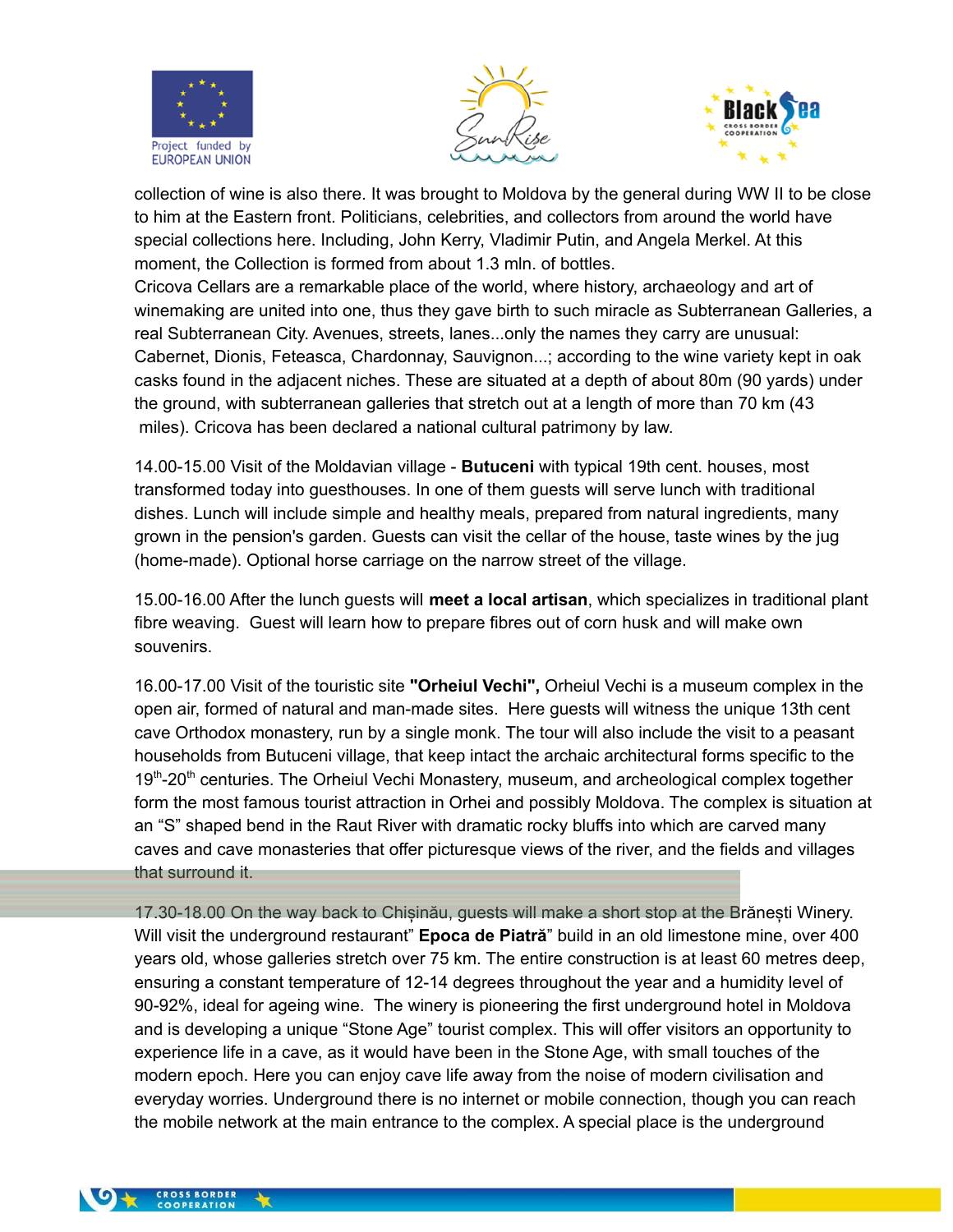





concert hall with special acoustics, where poetry recitals, concerts and other cultural events take place. Also, here, is planned to open a Wine Spa, where special wine tubs will be placed to pamper tourists.

Also, while driving through the villages near the Răut river guests will watch the decoration of houses, cellars, gates, that is very original and decorative. They are beautifully decorated with stylized geometric plant motifs. The most common ornamental motifs are different geometric figures and vegetal motifs (especially grape vine).

Return to Chișinău. Drop off at the Chisinau Airport / Central Train Station or Central Bus Station.

The touristic experience can be enriched by visiting local popular festivals & events, included in the official country cultural agenda (depending on the timing of the tour):

- International Sculpture Art Camp in Stăuceni (in process of elaboration)
- Underground WineRun, Mileștii Mici (January)
- Underland Wine & Music Festival, Mileștii Mici (February)
- Mărțișor, Chișinău (March)
- Mai Dulce, Chișinău (May)
- Sparkling Party, Cricova (May)
- Velohora, Chișinău (May)
- Street & Wine Fest, Chișinău (May)
- May Day, Asconi Winery (May)
- Aerobis Hot Air Balloon Festival, Butuceni (May)
- Wine Vernissage (May / December)
- Folk Costume Day, Chișinău (June)
- Rose Day, Castel Mimi (June)
- Strawberry Day, Chateau Vartely (June)
- Desopera Open Air Music Festival, Butuceni (June)
- Stăuceni City Day (August)
- Ethno Jazz Festival, Chișinău (September)
- Bostaniada, Criuleni (September)
- Cricova Must Fest (September)
- Purcari Wine Run (September)
- Urban Vibes, Urban Winery (September)
- VinOpera, Castel Mimi (September)
- Chisinau City Day (October)
- Chișinău International Marathon (October)
- Moldova Wine Day (October)
- Christmas Fair (December)

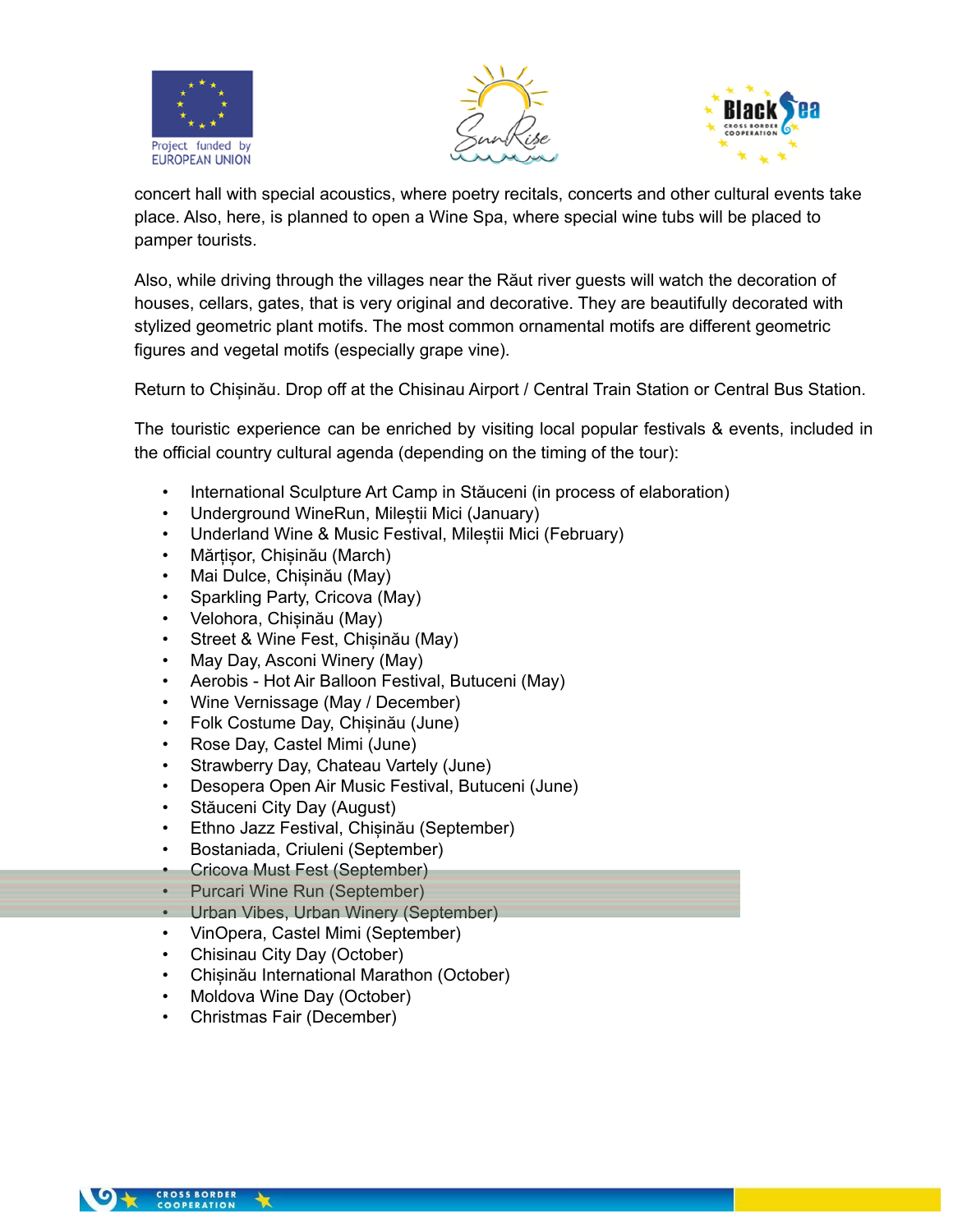





**Day 1. 9 hrs - 35 km** to the destination and return (Chisinau - Stauceni - Chisinau)